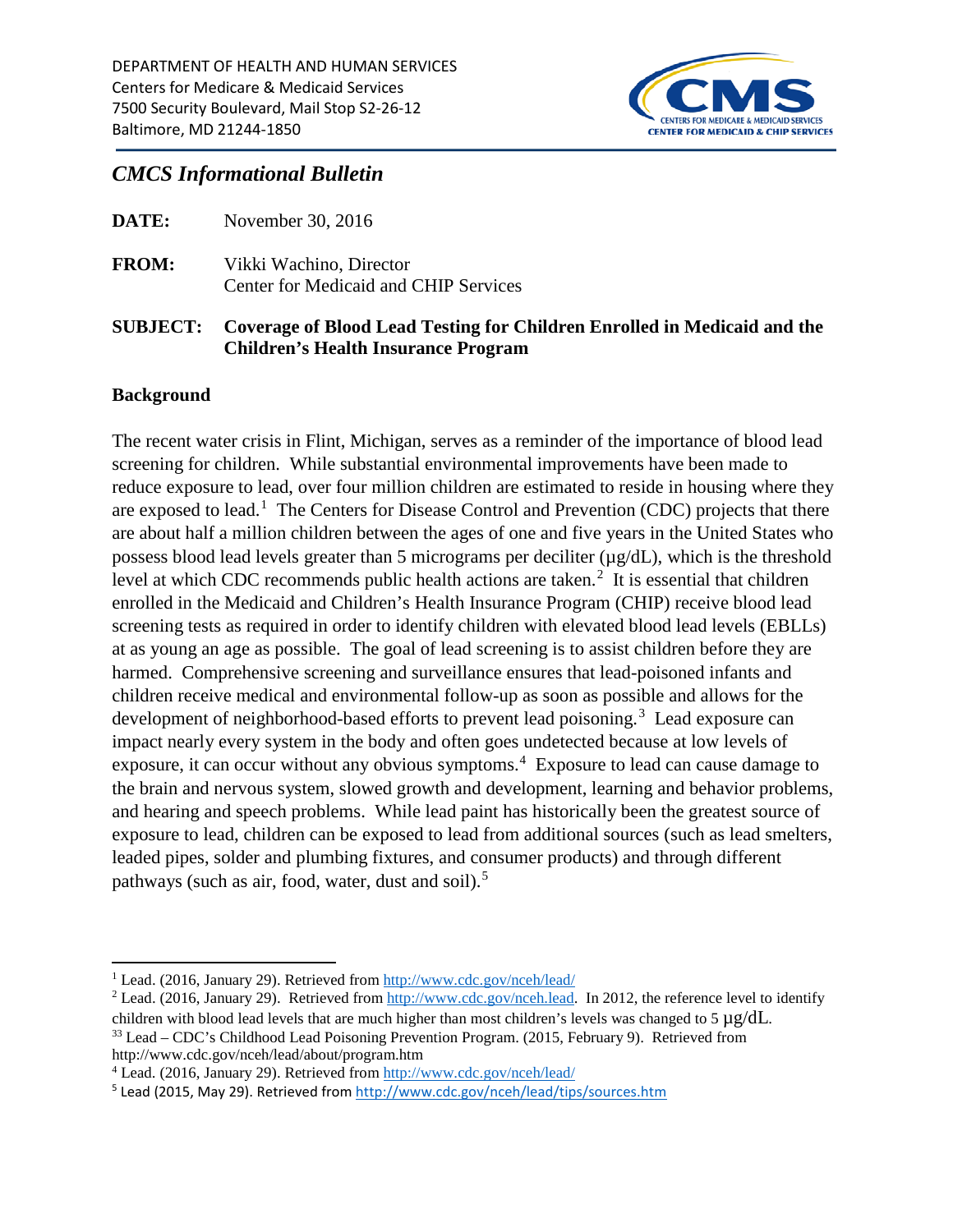Ensuring that all children enrolled in Medicaid and CHIP receive blood lead screening tests as required involves a commitment and action by state Medicaid and CHIP agencies as well as partnerships between these state agencies, health care providers and other state agencies, such as health departments and lead poisoning prevention programs. This Informational Bulletin provides an overview of the screening requirements for children enrolled in Medicaid and CHIP and also identifies steps that states can take to improve lead screening efforts in order to reach children at risk of EBLLs.

# **Coverage of Lead Screening**

### Medicaid

All children enrolled in Medicaid, regardless of whether coverage is funded through title XIX or XXI, are required to receive blood lead screening tests at ages 12 months and 24 months. In addition, any child between ages 24 and 72 months with no record of a previous blood lead screening test must receive one.<sup>[6](#page-1-0)</sup> Completion of a risk assessment questionnaire does not meet the Medicaid requirement. The Medicaid requirement is met only when the two blood lead screening tests identified above (or a catch-up blood lead screening test) are conducted.

Under the Early and Periodic Screening, Diagnostic and Treatment (EPSDT) benefit, Medicaid provides comprehensive coverage, for any service described in section 1905(a) of the Social Security Act needed that is medically necessary to correct or ameliorate defects in physical and mental illnesses or conditions identified by the screening services, whether or not such service is otherwise covered under the state plan. Medicaid also provides reimbursement for lead investigations in the home or primary residence of a child with an EBLL. Any lead investigation must be conducted by a credentialed health practitioner who meets the qualifications established by the state and is undertaken to identify the source of lead exposure.<sup>[7](#page-1-1)</sup> States have an affirmative obligation to ensure that Medicaid-eligible children and their families are aware of the services that are a part of the EPSDT benefit and have access to required screenings and necessary treatment services.<sup>[8](#page-1-2)</sup>

It is not necessary to refer a child to a separate laboratory facility for a blood lead screening test, Medicaid will pay for a blood sample drawn in the physician's office using a point of service blood lead screening test. However, there is concern that not all blood lead screening tests conducted in provider's offices are coded in a way to be included in Medicaid screening data. States should provide clear guidance to providers on these data and reporting requirements to ensure that results are coded correctly and reported to state health departments for inclusion in state lead screening surveillance data.

l

<span id="page-1-0"></span><sup>6</sup> Medicaid Manual section 5123.2.D.1.

<span id="page-1-1"></span><sup>7</sup> Medicaid Manual section 5123.2.D.1.a

<span id="page-1-2"></span><sup>8</sup> Section 1902(a)(43)(A) of the Social Security Act (the Act) and Medicaid Manual section 5010

<sup>8</sup> http://www.cdc.gov/nceh/lead/policy"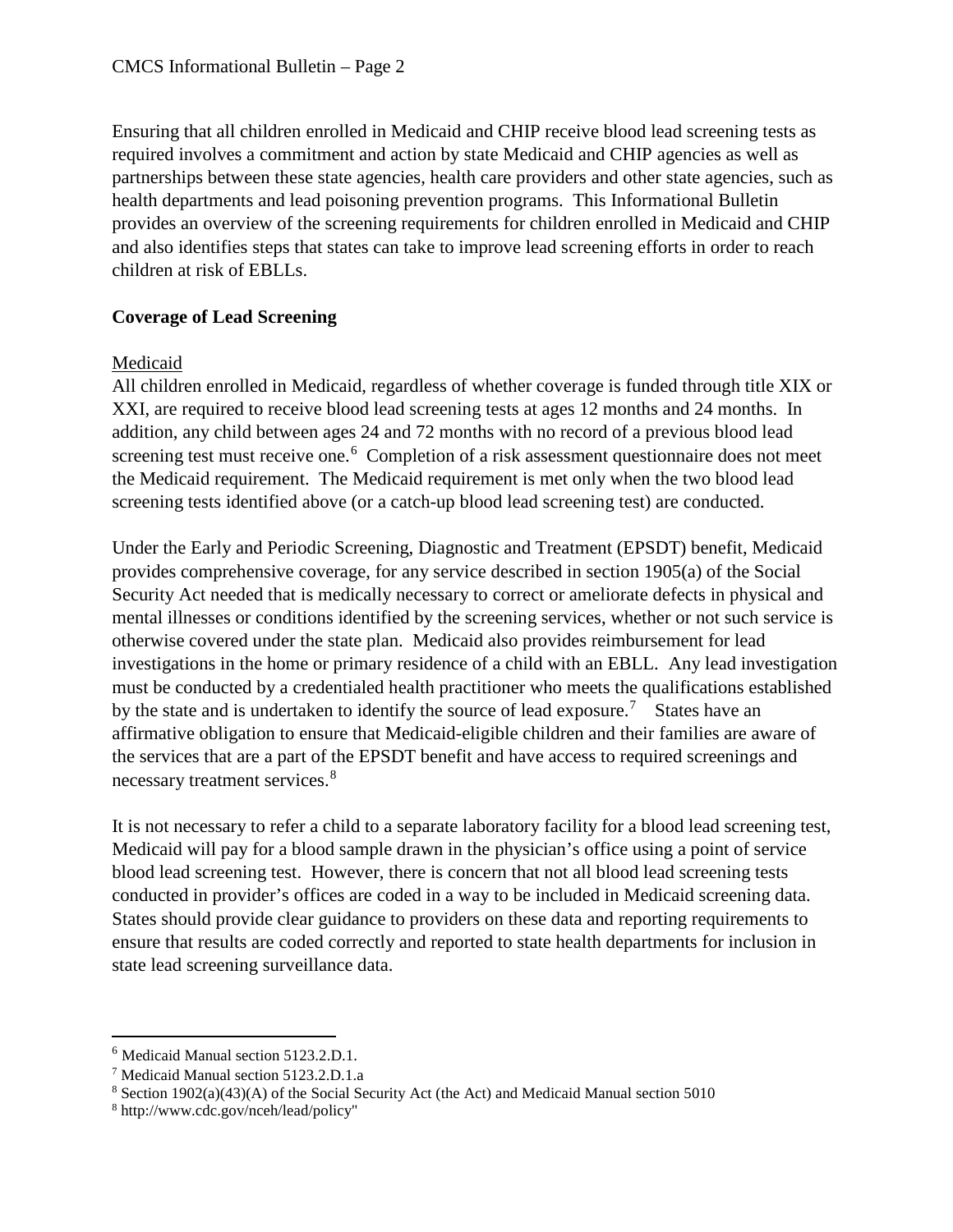In 2012, the Centers for Medicare & Medicaid Services (CMS) expanded its lead screening policy to allow states to request approval from CMS to implement a targeted lead screening program.<sup>[9](#page-2-0)</sup> This change was made to align the Medicaid lead screening policy with that of the CDC, recognizing that risk of exposure to lead in some states may not be evenly spread throughout the state, and to allow states' resources to be used more efficiently for children most at risk.

States that wish to implement a targeted lead screening plan need to work closely with their state health departments to determine an appropriate targeting methodology for the state. State proposals need to include information such as the areas of local risk for elevated blood lead levels, information on current estimates of blood lead screening rates by local jurisdiction and risk status, and a proposed blood lead screening strategy that will focus available resources on the population at highest risk. CMS provided detailed guidance on how states can develop and submit proposals through two CMCS Informational Bulletins (CIBs) issued on March 30, 2012, and June 22, 2012. Both of these CIBs, as well as a *Guide For States Interested in Transitioning to Targeted Blood Lead Screening for Medicaid-Eligible Children,* are available on Medicaid.gov.<sup>[10](#page-2-1)</sup> All submitted proposals are jointly reviewed by CMS and CDC. To date, Arizona is the only state that has an approved targeted lead screening policy.

# CHIP

Separate CHIP programs do not have the same requirements for universal lead screening as Medicaid, although we encourage states to align their CHIP and Medicaid screening policies. States are required to offer well-child visits, $11$  and must select a periodicity schedule. States commonly use the Bright Futures periodicity schedule (developed by the American Academy of Pediatrics), which recommends blood lead screening tests at 12 months and 24 months for children at risk of lead exposure or in high prevalence areas.<sup>[12](#page-2-3)</sup> States that offer EPSDT benefits through their separate CHIP should follow Medicaid's universal screening policy.

<span id="page-2-0"></span> 9 The March 30, 2012, and June 22, 2012, CIBs are available on Medicaid.gov through these links: http://www.medicaid.gov/Federal-Policy-Guidance/Downloads/CIB-03-30-12.pdf and [http://www.medicaid.gov/Federal-Policy-Guidance/Downloads/CIB-06-22-12.pdf.](http://www.medicaid.gov/Federal-Policy-Guidance/Downloads/CIB-06-22-12.pdf) The guidance document is available at [https://www.medicaid.gov/medicaid-chip-program-information/by-](https://www.medicaid.gov/medicaid-chip-program-information/by-topics/benefits/downloads/targetedleadscreening.pdf)

<span id="page-2-1"></span>[topics/benefits/downloads/targetedleadscreening.pdf.](https://www.medicaid.gov/medicaid-chip-program-information/by-topics/benefits/downloads/targetedleadscreening.pdf) <sup>10</sup> The March 30, 2012, and June 22, 2012, CIBs are available on Medicaid.gov through these links: http://www.medicaid.gov/Federal-Policy-Guidance/Downloads/CIB-03-30-12.pdf and

[http://www.medicaid.gov/Federal-Policy-Guidance/Downloads/CIB-06-22-12.pdf.](http://www.medicaid.gov/Federal-Policy-Guidance/Downloads/CIB-06-22-12.pdf) The guidance document is available at [https://www.medicaid.gov/medicaid-chip-program-information/by-](https://www.medicaid.gov/medicaid-chip-program-information/by-topics/benefits/downloads/targetedleadscreening.pdf)

[topics/benefits/downloads/targetedleadscreening.pdf.](https://www.medicaid.gov/medicaid-chip-program-information/by-topics/benefits/downloads/targetedleadscreening.pdf)

<span id="page-2-2"></span> $11$  42 CFR 457.10(b)

<span id="page-2-3"></span> $12$  Bright Futures/American Academy of Pediatrics. Updated  $10/2015$ . Recommendations for Preventive Pediatric Health Care - footnotes 19 and 20.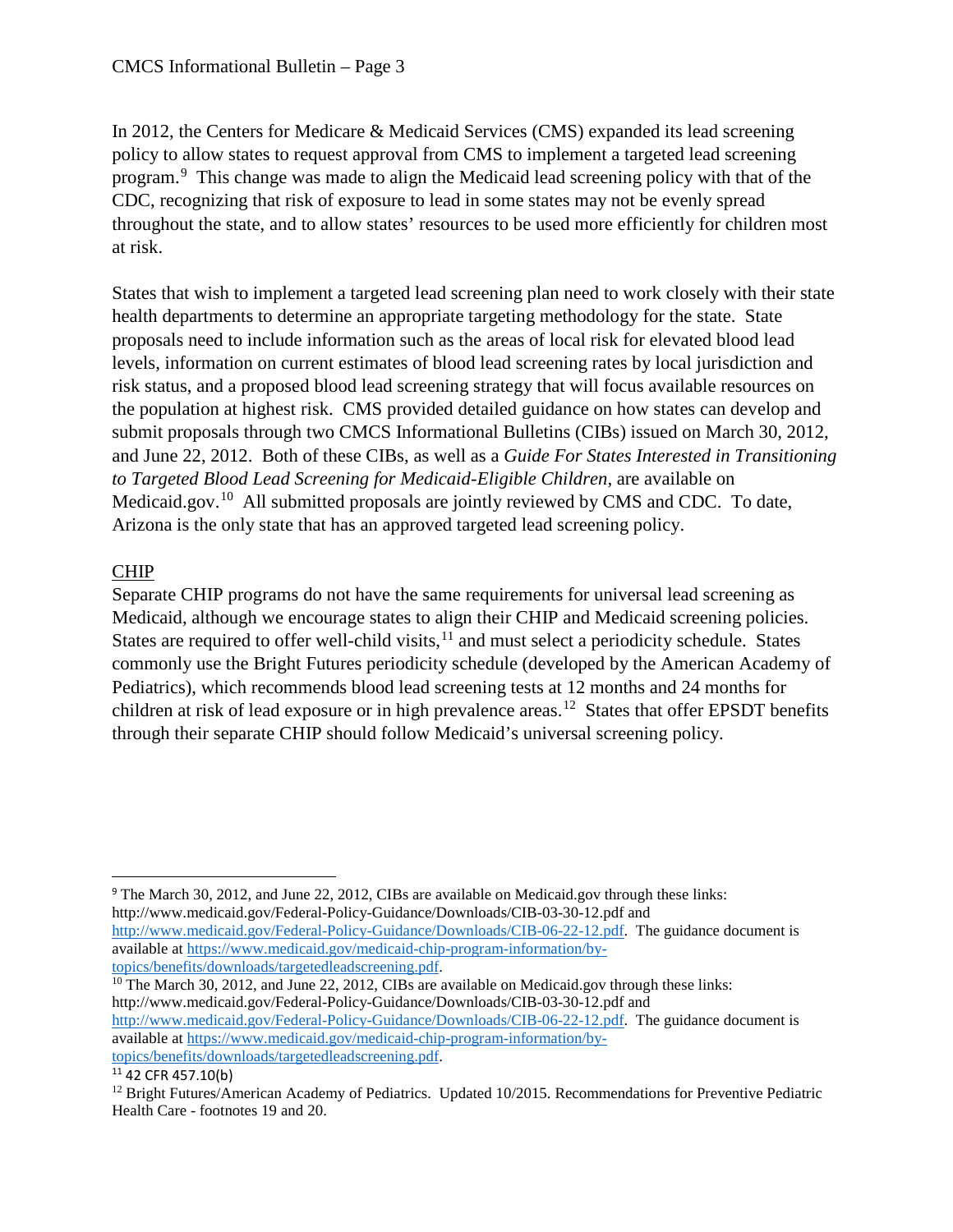# **Data and Data Reporting to CMS**

Medicaid agencies are required to submit EPSDT data annually using the Form  $CMS-416^{13}$ , including the number of blood lead screening tests for children enrolled in Medicaid, from birth to age 6, regardless of whether they are funded through title XIX or XXI. According to data reported on Form CMS-416, the number of children enrolled in Medicaid who receive blood lead screening tests varies considerably from state to state. When the number of blood lead screening tests reported for 2015 on the Form CMS-416 are compared to the number of children that are eligible for EPSDT and continuously enrolled in Medicaid for at least 90 days, the data suggests that only about 38 percent of children ages  $1 - 2$  are reported to have been screened. CMS believes that this underrepresents the actual number of children who received blood lead screening tests because the CMS-416 captures claims and encounter based data; the form does not capture screenings that are not paid for by Medicaid, such as screenings performed by clinics using CDC funding or funded by state health departments. However, the data does indicate that there are many children at risk of lead exposure that are not being tested.

The [instructions for the Form CMS-416](https://www.medicaid.gov/medicaid-chip-program-information/by-topics/benefits/downloads/cms-416-instructions.pdf) require states to report data that includes services reimbursed directly by the state – this requirement applies regardless of whether the reimbursement happens under fee-for-service, or through managed care, prospective payment, or other payment arrangement or through any other health plans that contract with the state. States are required to collect encounter data (or other data as necessary) from managed care and prospective payment entities in sufficient detail to provide the information required by the report. $^{14}$  $^{14}$  $^{14}$ 

Specific to the blood lead screening line (line 14) on the Form CMS-416, states may use one of two methods, or a combination of these methods, to calculate the number of blood lead screening tests provided:

- 1. Count the number of times Current Procedural Terminology (CPT) code 83655 ("lead") for a blood lead screening test is reported within certain ICD-10-CM codes; or
- 2. Include data collected from use of the Healthcare Effectiveness Data and Information Set (HEDIS) blood lead screening measure developed by the National Committee for Quality Assurance (NCQA) to report blood lead screening tests, if your state has elected to use this performance measure.<sup>[15](#page-3-2)</sup>

It is essential that the data submitted using the Form CMS-416 is accurate, and we request that states review their data carefully prior to submission. As CMS and states begin to use the Transformed Medicaid Statistical Information System (T-MSIS), we expect that CMS will be

<span id="page-3-0"></span> $\overline{a}$ <sup>13</sup> The CMS-416 form and instructions can be accessed through the EPSDT page on Medicaid.gov: [https://www.medicaid.gov/Medicaid-CHIP-Program-Information/By-Topics/Benefits/Early-and-Periodic-](https://www.medicaid.gov/Medicaid-CHIP-Program-Information/By-Topics/Benefits/Early-and-Periodic-Screening-Diagnostic-and-Treatment.html)[Screening-Diagnostic-and-Treatment.html.](https://www.medicaid.gov/Medicaid-CHIP-Program-Information/By-Topics/Benefits/Early-and-Periodic-Screening-Diagnostic-and-Treatment.html) State reported data is also available through this link.

<span id="page-3-1"></span><sup>&</sup>lt;sup>14</sup> Instructions for Completing Form CMS-416: Annual Early and Periodic Screening, Diagnostic, and Treatment (EPSDT) Participation Report. Version 3, as of November 17, 2014; page 1. https://www.medicaid.gov/medicaidchip-program-information/by-topics/benefits/downloads/cms-416-instructions.pdf

<span id="page-3-2"></span><sup>&</sup>lt;sup>15</sup> Instructions for Completing Form CMS-416; Version 3; page 11.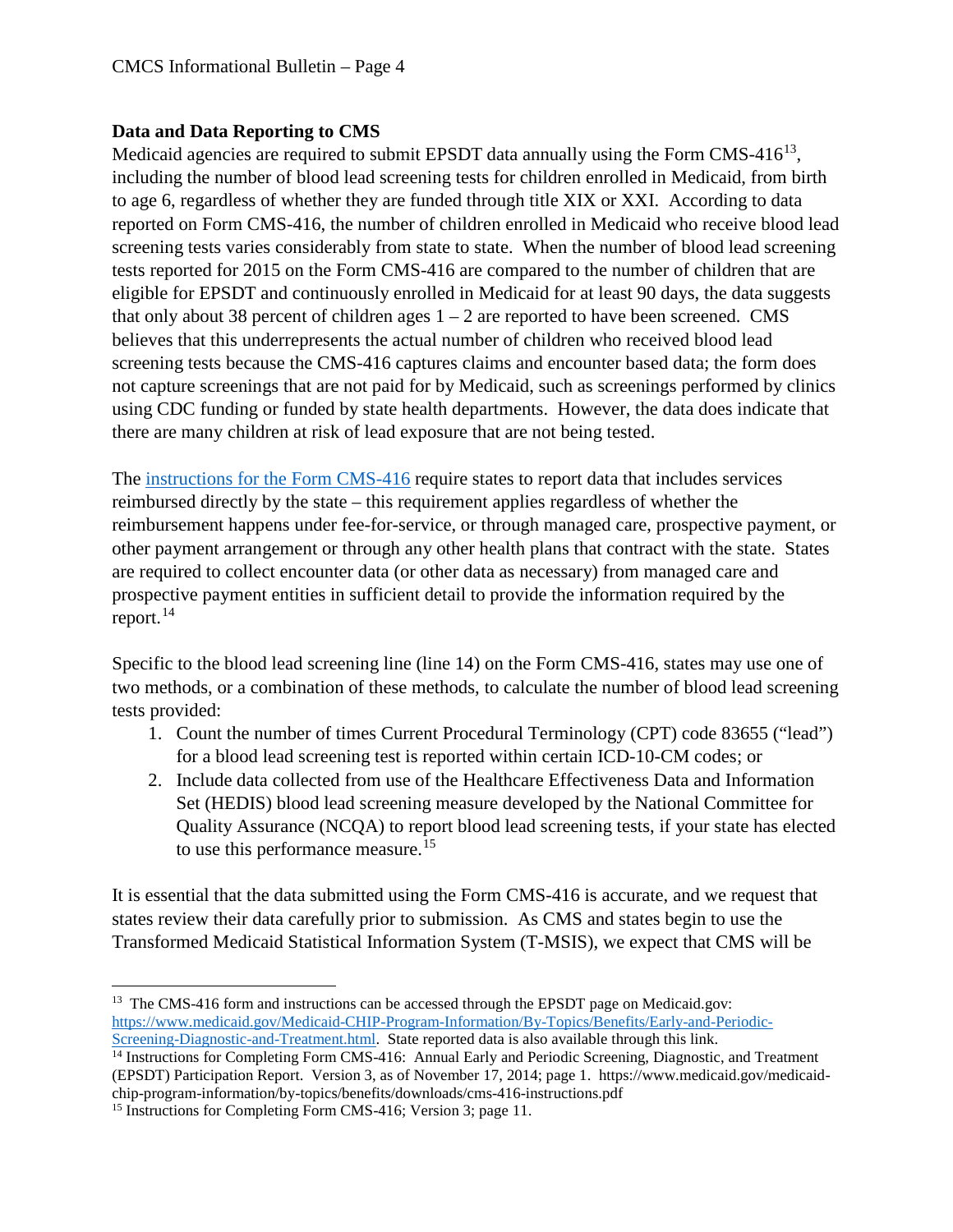able gather more timely and accurate estimates of blood lead screening rates than what is currently indicated by the Form CMS-416.

As referenced above, NCQA has a HEDIS quality measure for blood lead testing of 2-year-old children continuously enrolled in Medicaid for eleven months. NCQA has reported, on average, a blood lead screening rate of 66 percent for Medicaid managed care plans that reported on this measure over the last 2 years. Using and reporting on this measure is optional, with approximately 30 states reporting, so it is not representative of the entire country.[16](#page-4-0) However, it does provide another data source and an opportunity to evaluate Medicaid managed care plans that report on this measure. Data from this measure can be used for annual Form CMS-416 reporting.

# **State Action**

l

There are a number of actions that we encourage states to undertake in order to improve blood lead screening rates and reporting:

- Review your state's most recent [Form CMS-416](https://www.medicaid.gov/medicaid-chip-program-information/by-topics/benefits/downloads/fy-2015-epsdt-data.zip) data submission and any other available data sources (including CDC surveillance data) to understand your state's blood lead screening rate and to determine areas for improvement of data submission and to identify inconsistencies in rates of blood lead screening tests, as well as any data reporting errors that might exist. If an error in reporting on the Form CMS-416 is identified, corrected data should be submitted to CMS. When reviewing your state's data submitted on the Form CMS-416, please ensure that the data submitted includes all delivery systems, as specified in the CMS-416 instructions.
- Review all coverage materials, manuals, periodicity schedules, and your state's website to ensure that information on lead screening is clearly written and consistent with Medicaid and CHIP requirements. Also review information on lead screening distributed by your Department of Health, and ensure that there is consistent messaging across state agencies. Documents that should be reviewed include provider materials/manuals, managed care contracts, and educational materials for beneficiaries and their families. Consider sharing sample materials with a group of Medicaid and CHIP providers and beneficiaries prior to release to ensure that the messaging is clear and understandable.
- Collaborate with your state's health department and lead poisoning and prevention program to reach children who have not received required blood lead screening tests. Collaboration could include combined outreach to families and data sharing agreements between agencies.

<span id="page-4-0"></span><sup>16</sup> Lead Screening in Children. NCQA. http://www.ncqa.org/report-cards/health-plans/state-of-health-carequality/2015-table-of-contents/lead-screening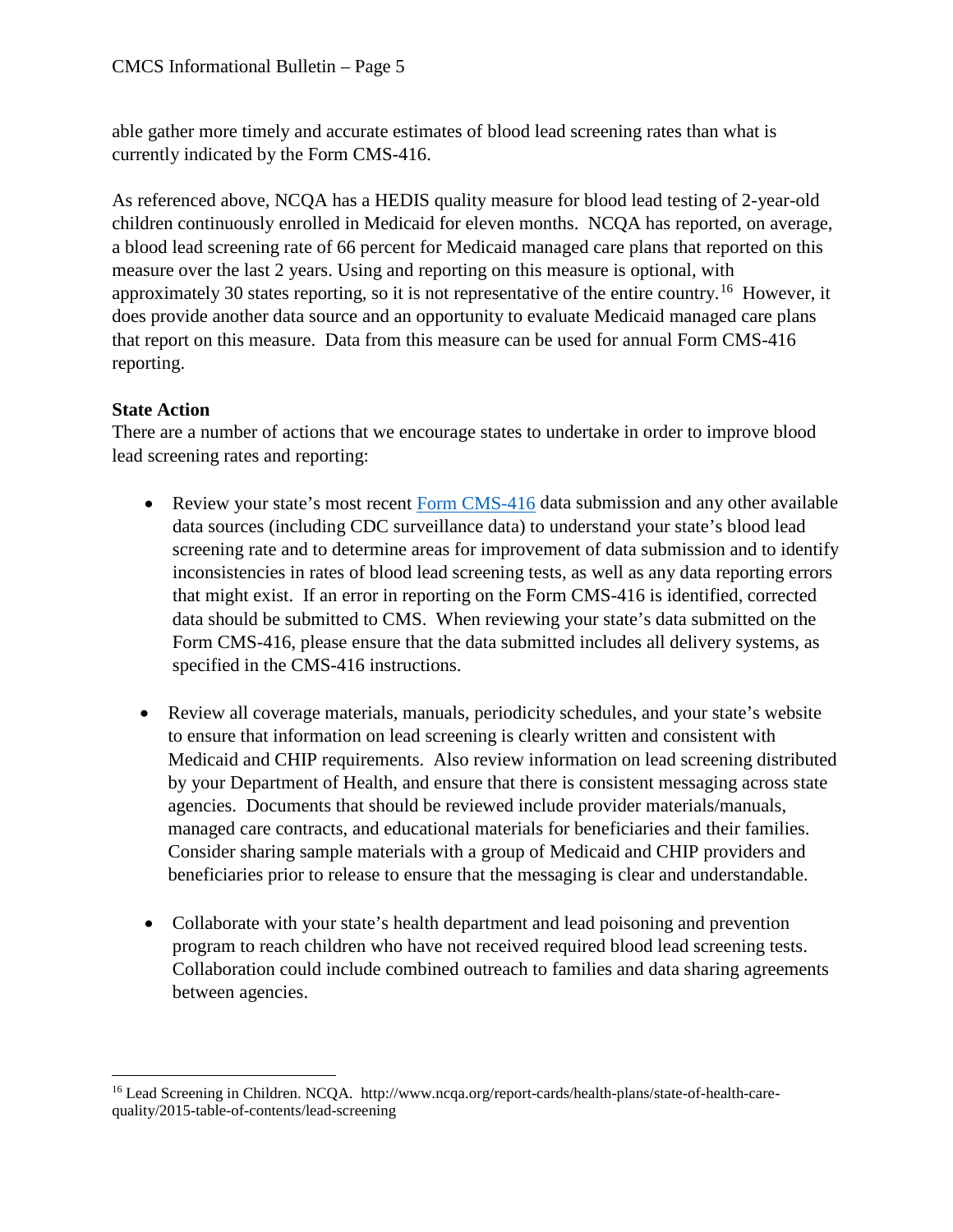$\overline{a}$ 

- Partner with providers, such as pediatricians, family physicians, and other experts in pediatric health care to ensure that children enrolled in Medicaid or CHIP receive required blood lead screening tests. Provide clear information on the Medicaid and CHIP lead screening requirements to providers; ensure that they understand these requirements; and request that any materials prepared by the provider also include clear language and guidance to patients. We encourage states to align their CHIP and Medicaid screening policies.
- Require managed care plans to engage in your efforts to improve blood lead screening rates. With over two-thirds of children enrolled in Medicaid and CHIP covered under managed care, managed care plans have an important role to play in improving lead screening. States are encouraged to consider using the following managed care tools to effectively partner with managed care plans to improve blood lead screening tests:
	- Contracts: Include lead screening requirements in managed care contracts in order to emphasize its importance and ensure that additional monitoring occurs through the annual state report required by 42 CFR 438.66.
	- Data Reporting and Quality Measures: As mentioned above, the HEDIS Medicaid–only lead screening quality measure assesses the percentage of children enrolled in Medicaid for 11 continuous months with one or more blood tests for lead poisoning by their second birthday. CMS encourages states to require managed care plans participating in their state Medicaid programs to use this important plan-level quality measure. While the HEDIS measure is Medicaid-specific, CHIP agencies could consider a HEDIS-like measure to monitor screening of children enrolled in CHIP managed care.
	- Performance Improvement: Using HEDIS or other performance information, states should compare plan level performance and consider requiring managed care plans to implement performance improvement projects (PIPs) focusing on blood lead screenings. In addition, managed care plans can provide incentives related to increased screening rates.
	- Quality Assessment and Performance Improvement Programs (QAPI) Managed Care Quality Strategy: Include screening improvements as one of the quality metrics required by the state for manage care plans under QAPI (42 CFR 438.330(c) and 457.1240(b)) and reflect this requirement in the state managed care quality strategy required by 42 CFR 438.340 and 457.1240(e).
- Consider developing a state-designed Health Services Initiative (HSI) to increase blood lead screening rates for young children. HSIs are available under title XXI to improve the health of low-income children, <sup>[17](#page-5-0)</sup> including children enrolled in Medicaid and CHIP, and can include both direct services and public health initiatives. Claims for HSIs and administrative expenses cannot exceed 10 percent of the total amount of title XXI funds

<span id="page-5-0"></span><sup>&</sup>lt;sup>17</sup> HSIs are permitted under section  $2105(a)(1)(D)(ii)$  of the Act and are defined in the regulations at 42 CFR 457.10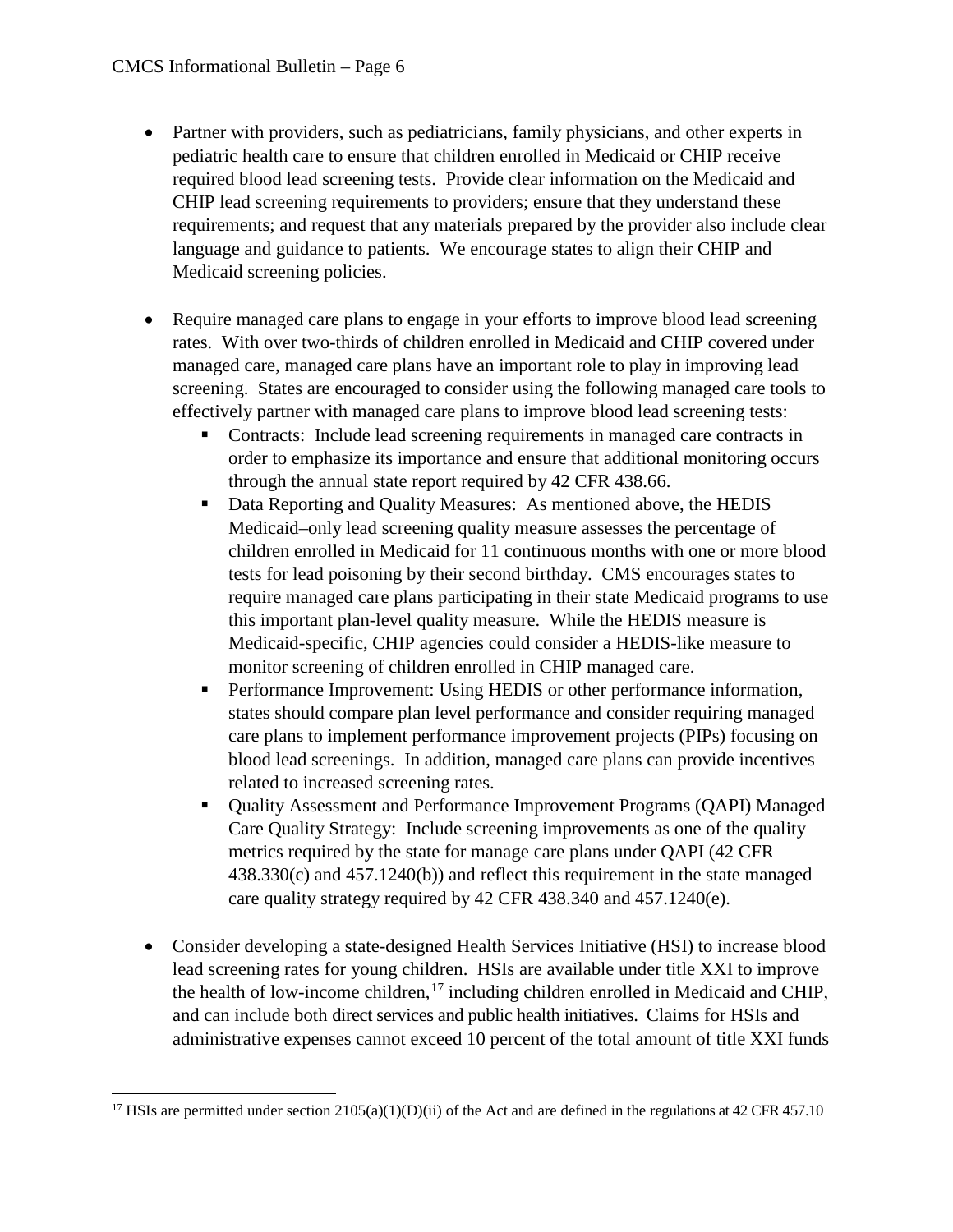claimed by the state each quarter.<sup>[18](#page-6-0)</sup> Within the 10 percent limit, states must fund costs associated with administration of the CHIP state plan first; any funds left over may be used for an HSI.

- Missouri currently has an approved HSI to improve lead screening rates. Through a Memorandum of Agreement with the Missouri Department of Health & Senior Services, the State provides funding annually for local public health departments to provide blood lead screenings tests as well as outreach and education to children in areas that are designated as warranting higher vigilance in testing children for elevated blood lead levels. The state follows the EPSDT guidelines for testing. In addition, Missouri has a managed care incentive for lead screening.
- Leverage partnerships with nontraditional providers within your network. For example, Women, Infant and Children (WIC) clinics, local health clinics, Federally Qualified Health Centers, and school-based health centers provide blood lead screening tests within the scope of their services. If you already recognize these clinics as providers, encourage these providers to administer blood lead screening tests while Medicaid and CHIP children are visiting these clinics for other services. This reduces the number of missed opportunities for a child to receive a required blood lead screening test and allows your state to capture lead screening data, as it will be included in your claims/encounter data. In addition, consider partnering with your state's child care licensing entity to distribute information about blood lead screening tests.

As lead abatement plays a significant role in reducing lead exposure for children, collaboration with state housing departments is also recommended. It is important to note that accurate state data on the prevalence of elevated blood lead levels is necessary to apply to lead abatement grant programs.

It is expected that as the blood lead screening rates for children enrolled in Medicaid and CHIP increase, the number of children who are identified as having EBLLs will also increase. States need to think beyond screening, and ensure that guidance and resources are available and in place to support providers, families and other stakeholders who work to obtain appropriate services for children with EBLLs. In addition, improved blood lead screening data will assist cities and states as they apply for grant funding related to primary prevention of lead exposure, such as grants from the Department of Housing and Urban Development.

As stated earlier, the EPSDT benefit includes coverage of any medically necessary medical service to correct or ameliorate defects and physical and mental illnesses and conditions discovered by screening services. In addition, case management can be used to provide services

<span id="page-6-0"></span> $\overline{\phantom{a}}$ <sup>18</sup> Per section 2105(a)(1)(D), HSI expenditures (including administration of the HSI itself) are subject to a cap that also applies to administrative expenses. Under section  $2105(c)(2)(A)$  of the Act, claims for HSIs and administrative expenses cannot exceed 10 percent of the total amount of title XXI funds claimed by the state each quarter.